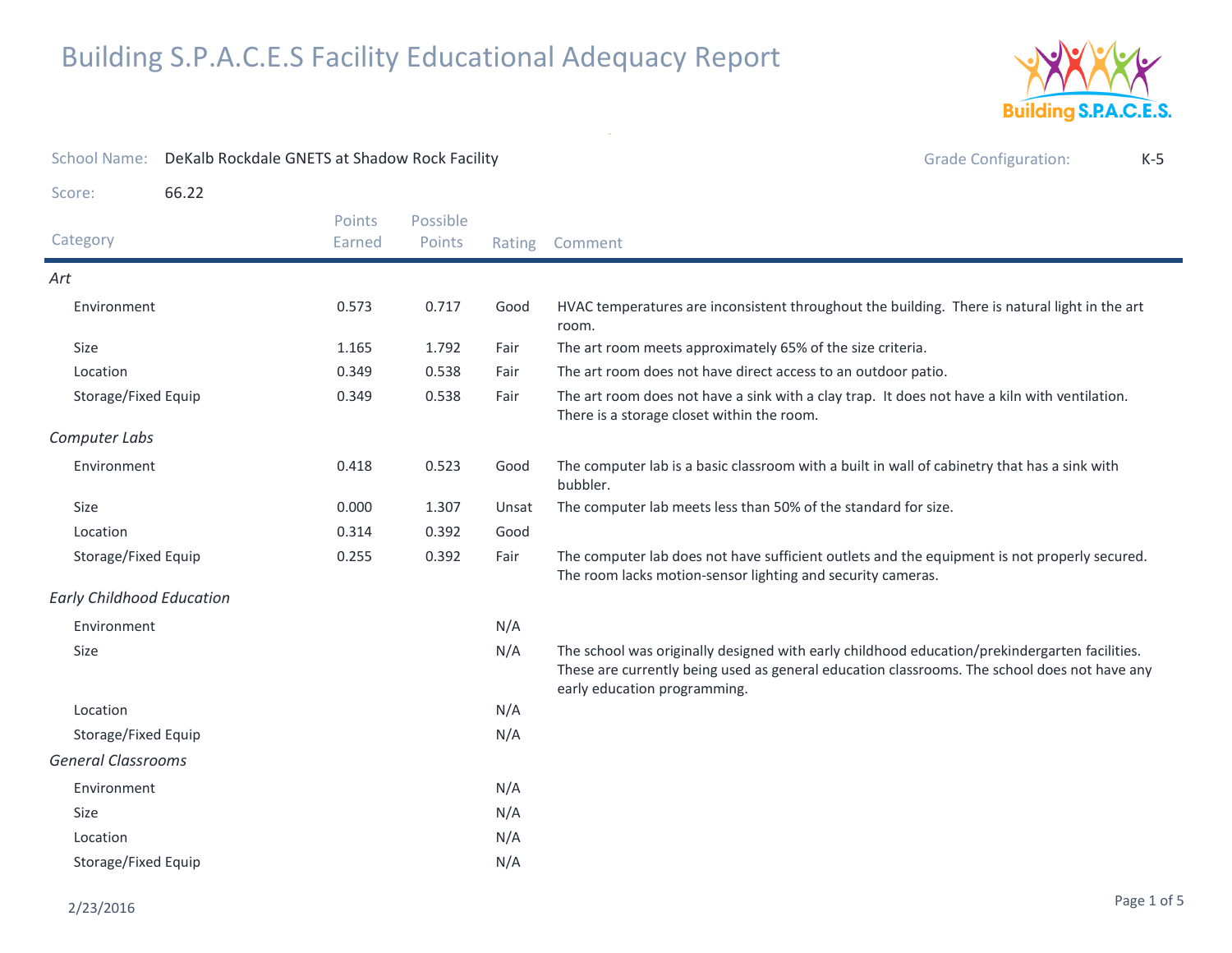

| <b>School Name:</b><br>DeKalb Rockdale GNETS at Shadow Rock Facility |                                 |                  |                    |        | <b>Grade Configuration:</b><br>$K-5$                                                                                                                                                                                                                                                                                 |
|----------------------------------------------------------------------|---------------------------------|------------------|--------------------|--------|----------------------------------------------------------------------------------------------------------------------------------------------------------------------------------------------------------------------------------------------------------------------------------------------------------------------|
| Score:                                                               | 66.22                           |                  |                    |        |                                                                                                                                                                                                                                                                                                                      |
| Category                                                             |                                 | Points<br>Earned | Possible<br>Points | Rating | Comment                                                                                                                                                                                                                                                                                                              |
| <b>Instructional Resource Rooms</b>                                  |                                 |                  |                    |        |                                                                                                                                                                                                                                                                                                                      |
| Environment                                                          |                                 | 0.883            | 1.103              | Good   | HVAC temperatures vary by space.                                                                                                                                                                                                                                                                                     |
| Size                                                                 |                                 | 2.758            | 2.758              | Excel  | The majority of instructional resource spaces exceed the 150 SF for small groups.                                                                                                                                                                                                                                    |
| Location                                                             |                                 | 0.662            | 0.827              | Good   |                                                                                                                                                                                                                                                                                                                      |
| Storage/Fixed Equip                                                  |                                 | 0.662            | 0.827              | Good   |                                                                                                                                                                                                                                                                                                                      |
|                                                                      | Kindergarten & Pre-Kindergarten |                  |                    |        |                                                                                                                                                                                                                                                                                                                      |
| Environment                                                          |                                 |                  |                    | N/A    |                                                                                                                                                                                                                                                                                                                      |
| Size                                                                 |                                 |                  |                    | N/A    |                                                                                                                                                                                                                                                                                                                      |
| Location                                                             |                                 |                  |                    | N/A    |                                                                                                                                                                                                                                                                                                                      |
| Storage/Fixed Equip                                                  |                                 |                  |                    | N/A    |                                                                                                                                                                                                                                                                                                                      |
| <b>Learning Environment</b>                                          |                                 |                  |                    |        |                                                                                                                                                                                                                                                                                                                      |
| Learning Style Variety                                               |                                 | 7.661            | 7.661              | Excel  |                                                                                                                                                                                                                                                                                                                      |
| <b>Interior Environment</b>                                          |                                 | 3.064            | 3.064              | Excel  |                                                                                                                                                                                                                                                                                                                      |
| <b>Exterior Environment</b>                                          |                                 | 1.839            | 2.298              | Good   |                                                                                                                                                                                                                                                                                                                      |
| Environment                                                          |                                 | 1.195            | 1.493              | Good   | HVAC temperatures vary throughout the facility and the media center was warm.                                                                                                                                                                                                                                        |
| Media Center                                                         |                                 |                  |                    |        |                                                                                                                                                                                                                                                                                                                      |
| Size                                                                 |                                 | 0.000            | 3.734              | Unsat  | The media center meets less than 10% of the size requirement.                                                                                                                                                                                                                                                        |
| Location                                                             |                                 | 0.896            | 1.120              | Good   |                                                                                                                                                                                                                                                                                                                      |
| Storage/Fixed Equip                                                  |                                 | 0.560            | 1.120              | Poor   | The main body of the media center does not contain a storage closet; however, there are several<br>storage rooms along the hallway outside the media center doors. There is a restroom with a<br>sink. Permanent casework surrounds the room and a single lower height bookcase divides two<br>sections of the room. |
| Music                                                                |                                 |                  |                    |        |                                                                                                                                                                                                                                                                                                                      |
| Environment                                                          |                                 | 0.568            | 1.135              | Poor   | The classroom does not have a high ceiling. HVAC temperatures vary by space. There is natural<br>lighting in the music room.                                                                                                                                                                                         |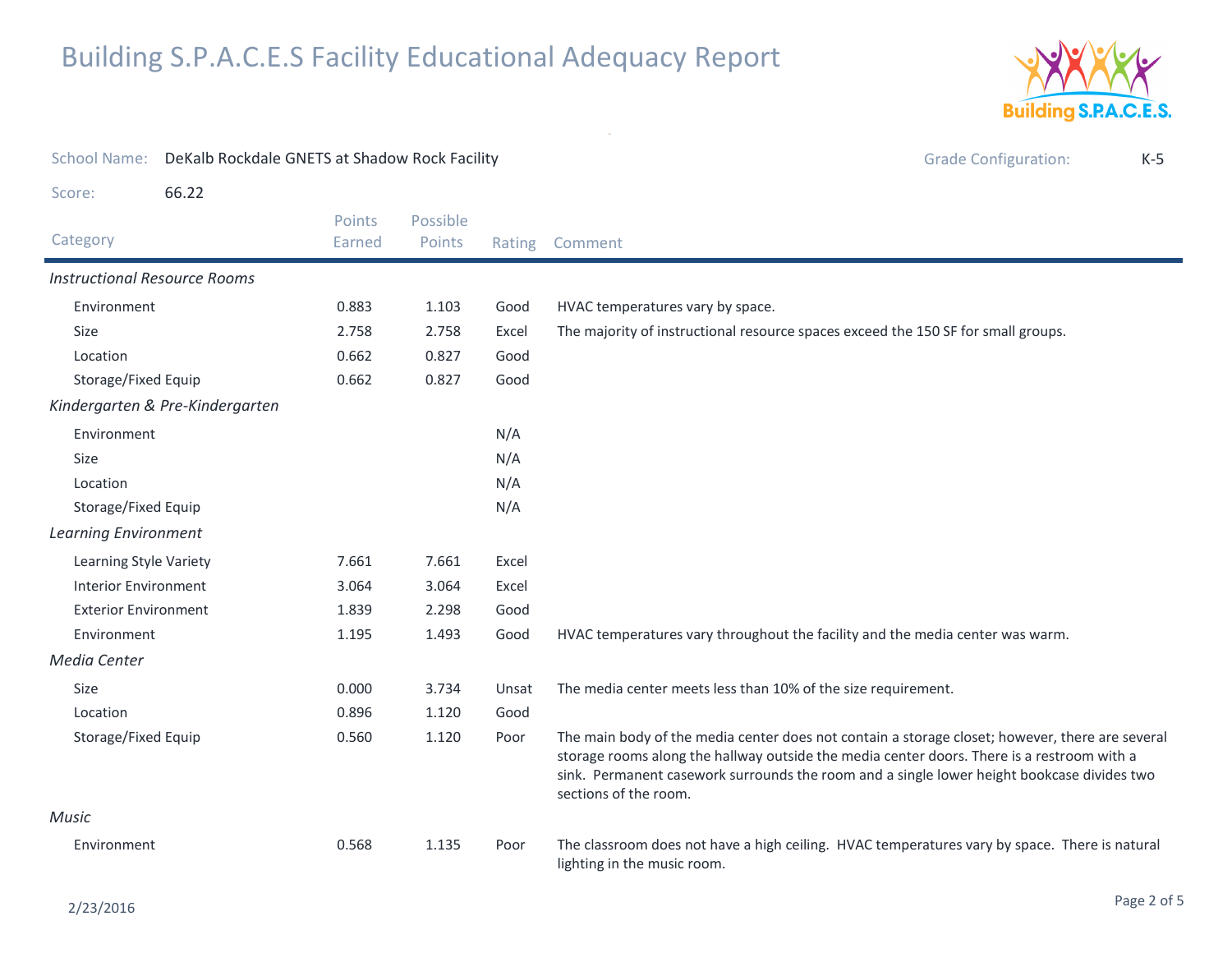

| <b>School Name:</b>       | DeKalb Rockdale GNETS at Shadow Rock Facility |                  |                    |        | <b>Grade Configuration:</b><br>$K-5$                                                                                                                                                                                |
|---------------------------|-----------------------------------------------|------------------|--------------------|--------|---------------------------------------------------------------------------------------------------------------------------------------------------------------------------------------------------------------------|
| Score:                    | 66.22                                         |                  |                    |        |                                                                                                                                                                                                                     |
| Category                  |                                               | Points<br>Earned | Possible<br>Points | Rating | Comment                                                                                                                                                                                                             |
| Music                     |                                               |                  |                    |        |                                                                                                                                                                                                                     |
| Size                      |                                               | 1.844            | 2.838              | Fair   | There is a single music room. The current room meets approximately 65% of the required<br>standard.                                                                                                                 |
| Location                  |                                               | 0.681            | 0.851              | Good   |                                                                                                                                                                                                                     |
| Storage/Fixed Equip       |                                               | 0.681            | 0.851              | Good   | There is a wall of built in cabinets with a sink and bubbler under the window.                                                                                                                                      |
| Performing Arts           |                                               |                  |                    |        |                                                                                                                                                                                                                     |
| Environment               |                                               | 0.463            | 0.926              | Poor   | The stage in the gym at the Shadow Rock Center could be used as a performing arts area, but the<br>lighting is poor and the environment is not aesthetically appealing. The acoustics are poor in this<br>location. |
| Size                      |                                               | 1.157            | 2.315              | Poor   | The size of the stage in the gym is exceptionally small, but it has a dressing room.                                                                                                                                |
| Location                  |                                               | 0.347            | 0.694              | Poor   | The performing arts area of the gym does not have public restrooms in close proximity.                                                                                                                              |
| Storage/Fixed Equip       |                                               | 0.347            | 0.694              | Poor   | The performing arts stage does not have curtains or adequate lighting.                                                                                                                                              |
| <b>Physical Education</b> |                                               |                  |                    |        |                                                                                                                                                                                                                     |
| Environment               |                                               | 2.354            | 2.942              | Good   |                                                                                                                                                                                                                     |
| Size                      |                                               | 0.000            | 7.355              | Unsat  | The gym meets less than 50% of the size standard.                                                                                                                                                                   |
| Location                  |                                               | 1.765            | 2.207              | Good   |                                                                                                                                                                                                                     |
| Storage/Fixed Equip       |                                               | 1.103            | 2.207              | Poor   | The gym's rubberized flooring releases a tar-like substance that adheres to clothing and cannot<br>be removed with regular washing.                                                                                 |
| <i>Science</i>            |                                               |                  |                    |        |                                                                                                                                                                                                                     |
| Environment               |                                               | 0.000            | 0.766              | Unsat  | There is no science room.                                                                                                                                                                                           |
| Size                      |                                               | 0.000            | 1.915              | Unsat  | There is no science room.                                                                                                                                                                                           |
| Location                  |                                               | 0.000            | 0.575              | Unsat  | There is no science room.                                                                                                                                                                                           |
| Storage/Fixed Equip       |                                               | 0.000            | 0.575              | Unsat  | There is no science room.                                                                                                                                                                                           |
|                           | Self-Contained Special Education              |                  |                    |        |                                                                                                                                                                                                                     |
| Environment               |                                               | 0.478            | 0.735              | Fair   | HVAC is inconsistent. There is natural light streaming through the windows of every classroom.<br>The aesthetics and acoustics are excellent.                                                                       |

 $\omega$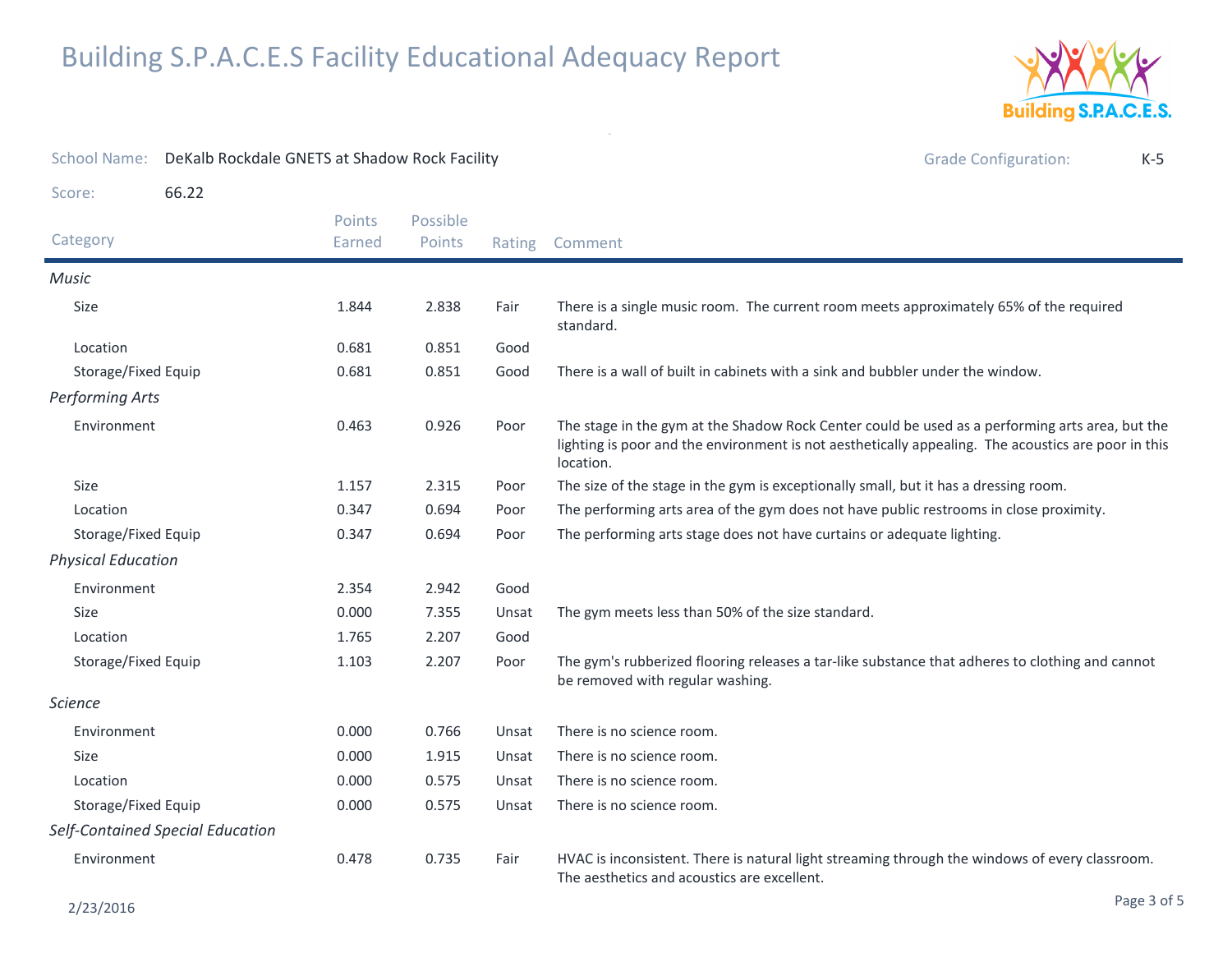

| <b>School Name:</b><br>DeKalb Rockdale GNETS at Shadow Rock Facility |                  |                    |        | <b>Grade Configuration:</b><br>$K-5$                                                                                                                                                                                                                                                         |
|----------------------------------------------------------------------|------------------|--------------------|--------|----------------------------------------------------------------------------------------------------------------------------------------------------------------------------------------------------------------------------------------------------------------------------------------------|
| 66.22<br>Score:                                                      |                  |                    |        |                                                                                                                                                                                                                                                                                              |
| Category                                                             | Points<br>Earned | Possible<br>Points | Rating | Comment                                                                                                                                                                                                                                                                                      |
| Self-Contained Special Education                                     |                  |                    |        |                                                                                                                                                                                                                                                                                              |
| Size                                                                 | 0.919            | 1.839              | Poor   | Shadow Rock Center's self-contained classrooms meet approximately 78% of the standard. The<br>school does not have a family living center.                                                                                                                                                   |
| Location                                                             | 0.441            | 0.552              | Good   | Students are clustered according to primary and intermediate levels. The units are located some<br>distance from one another.                                                                                                                                                                |
| Storage/Fixed Equip                                                  | 0.441            | 0.552              | Good   | Each classroom has a bank of cabinets under the window. The counter has a sink with bubbler.<br>Storage is abundant. Observation rooms are provided with every classrooms to facilitate<br>observations by personnel and parents.                                                            |
| <b>Non-Instructional Spaces</b>                                      |                  |                    |        |                                                                                                                                                                                                                                                                                              |
| Administration                                                       | 3.136            | 3.919              | Good   | Student records are housed in the administrative suite in fireproof cabinets.                                                                                                                                                                                                                |
| Cafeteria                                                            |                  |                    | N/A    |                                                                                                                                                                                                                                                                                              |
| Food Service and Prep                                                |                  |                    | N/A    |                                                                                                                                                                                                                                                                                              |
| Clinic                                                               | 0.717            | 0.896              | Good   | The clinic is comprised of two separate rooms that are down the hall from one another. One<br>space is used as an office, containing locked medical cabinets and a refrigerator. the other room<br>has a single cot, non-ADA-accessible restroom and sink. There is hot water in the clinic. |
| Counseling                                                           | 0.291            | 0.448              | Fair   | Although the school has several counseling rooms identified on the blueprints, there is only one<br>counselor. A psychologist uses one of the offices. There isn't a receptionist or conference room<br>connected to the counselor's office.                                                 |
| <b>Custodial and Maintenance</b>                                     | 0.498            | 0.766              | Fair   | There are many storage closets on site. The custodial closets do not all have floor sinks. There is<br>no receiving area.                                                                                                                                                                    |
| <b>Student Restrooms</b>                                             | 0.883            | 1.359              | Fair   | Student restrooms located throughout the building are a combination of ADA accessible<br>restrooms with tub/shower. Gang bathrooms have toilet partitions, but no privacy dividers<br>between the urinals. Restrooms do not have hot water.                                                  |
| Faculty Work Space and Toilets                                       | 1.941            | 1.941              | Excel  |                                                                                                                                                                                                                                                                                              |
| <b>Outside Spaces</b>                                                |                  |                    |        |                                                                                                                                                                                                                                                                                              |
| <b>Vehicular Traffic</b>                                             | 3.064            | 3.064              | Excel  |                                                                                                                                                                                                                                                                                              |
| Pedestrian Traffic                                                   |                  |                    | N/A    | Shadow Rock Center does not have any walkers.                                                                                                                                                                                                                                                |
| Parking                                                              | 1.244            | 1.244              | Excel  |                                                                                                                                                                                                                                                                                              |
| 2/23/2016                                                            |                  |                    |        | Page 4 of 5                                                                                                                                                                                                                                                                                  |